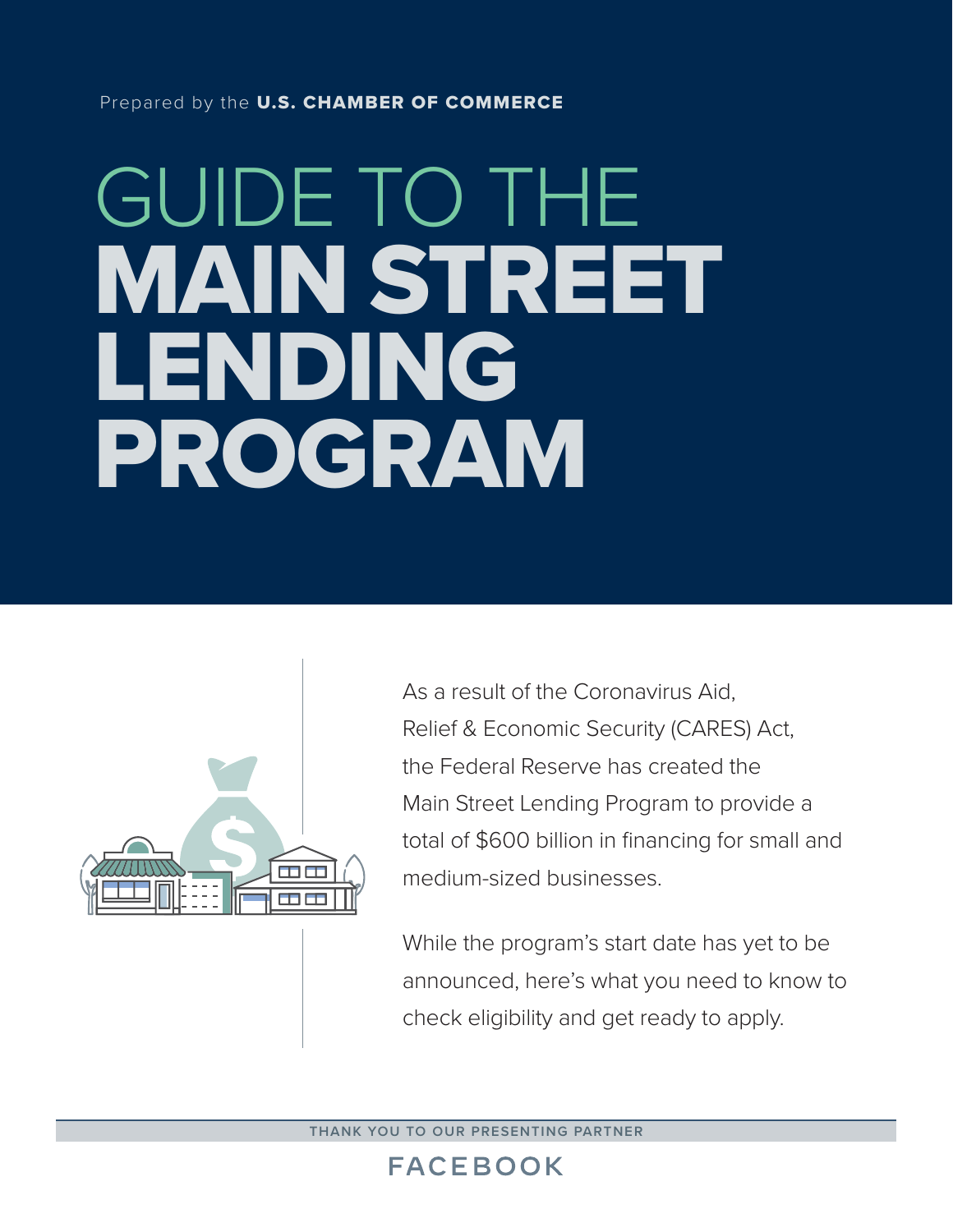## **1 Am I ELIGIBLE?**

In order to be eligible for a Main Street Lending Program loan, a business must:

- Have been established before March 13, 2020
- Not be an ineligible business according to Small Business Administration (SBA) regulations
- Have no more than 15,000 employees *or* 2019 annual revenues of no more than \$5 billion
	- The SBA's affiliation rules apply in determining the employee and revenue count
	- In counting employees, the Main Street Lending Program advises businesses to refer to SBA regulations by counting all full-time, parttime, seasonal, or otherwise employed persons, excluding volunteers and independent contractors
- Have been created or organized in the U.S. with significant operations in and a majority of its employees based in the U.S.
- Not also participate in one of the other Main Street loan facilities, as well as the Primary Market Corporate Credit Facility
	- **Note:** Businesses that received support through the SBA Paycheck Protection Program (PPP) are eligible to receive a Main Street loan
- Not have received specific support pursuant to the CARES Act (Subtitle A of Title IV for air carriers, air cargo, and businesses critical to national security)

#### All of the above criteria must be met in order to be eligible.

*See "Additional Borrower Criteria" section for more information*

### **How Do I APPLY? 2**

Eligible borrowers must submit an application and other documentation required by an eligible lender. Borrowers should contact lenders for more information on whether the lender plans to participate in the program and for more information on the application process. Additional information about the application process will be announced in the future.

Eligible lenders are U.S. federally-insured depository institutions (including banks, savings associations, and credit unions) as well as any U.S. branch or affiliate of a foreign bank. Nonbank financial institutions are not considered eligible lenders at this time, although the Federal Reserve is considering options to expand this list in the future.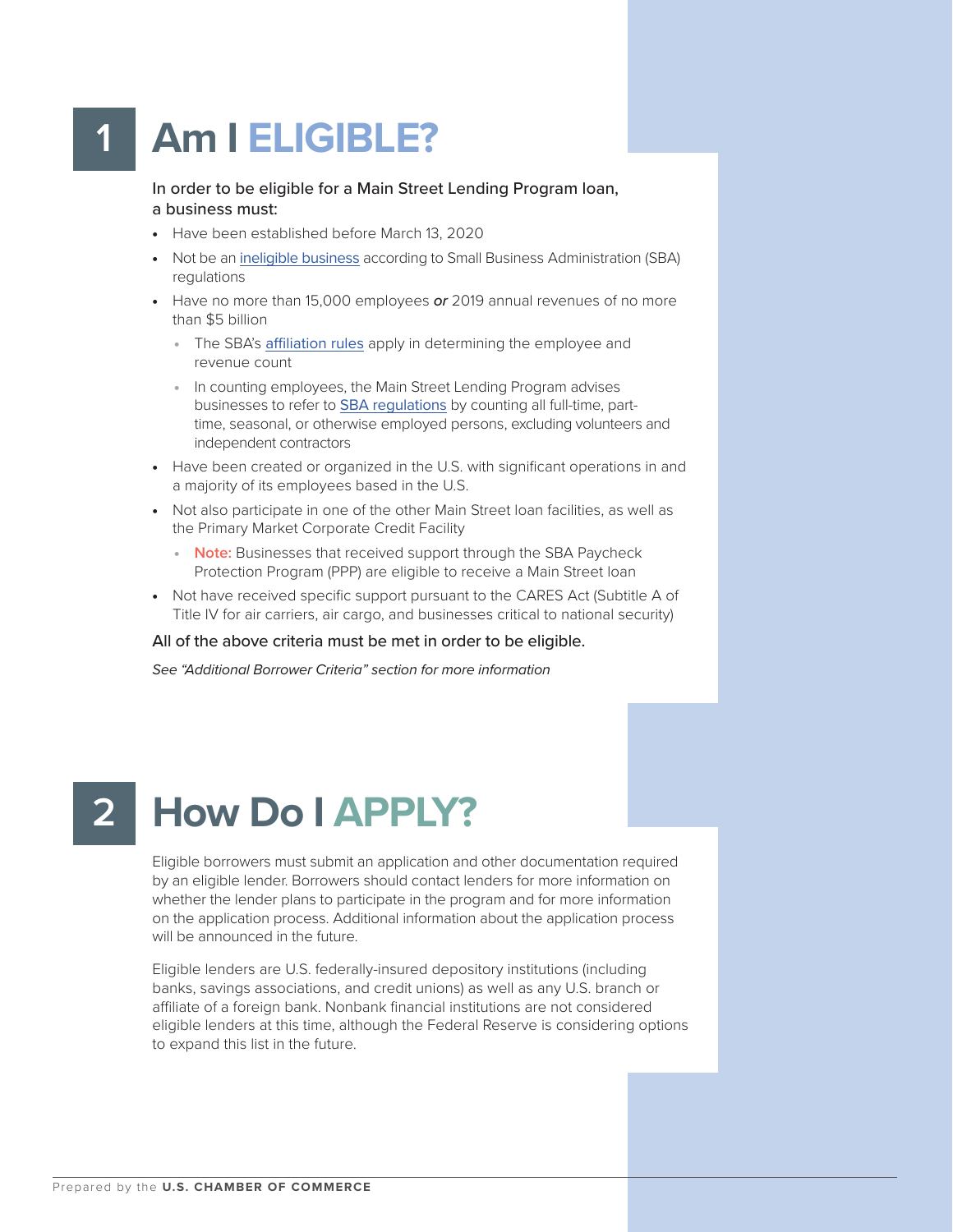## **3 How Much CAN I BORROW Under This Program?**

The Main Street Lending Program offers three different secured or unsecured 4-year term loan options set at an adjustable rate of LIBOR (1 or 3 month) plus 300 basis points with principal and interest payments deferred for one year for eligible borrowers. Unlike Paycheck Protection Program (PPP) loans, Main Street loans are full-recourse loans and are not forgivable.

All loans under the Main Street Lending Program must permit prepayment without penalty. All loans are made by private financial institutions but backed by the Federal Reserve.

|                                                               | <b>Main Street</b><br><b>New Loans</b>                  | <b>Main Street</b><br><b>Priority Loans</b>             | <b>Main Street</b><br><b>Expanded Loans</b>                                                          |
|---------------------------------------------------------------|---------------------------------------------------------|---------------------------------------------------------|------------------------------------------------------------------------------------------------------|
| <b>Term</b>                                                   | 4 years                                                 | 4 years                                                 | 4 years                                                                                              |
| <b>Minimum Loan Size</b>                                      | \$500,000                                               | \$500,000                                               | \$10,000,000                                                                                         |
| <b>Maximum Loan Size</b>                                      | Lesser of \$25M or<br>4x 2019 adjusted<br><b>EBITDA</b> | Lesser of \$25M or<br>6x 2019 adjusted<br><b>EBITDA</b> | Lesser of \$200M, 35% of<br>outstanding and undrawn<br>available debt, or 6x 2019<br>adjusted EBITDA |
| <b>Risk Retention</b><br>by Lender                            | 5%                                                      | 15%                                                     | 5%                                                                                                   |
| Payment (year one<br>deferred for all)                        | Years 2-4:<br>33.33% each year                          | Years $2-4$ :<br>15%, 15%, 70%                          | Years 2-4:<br>15%, 15%, 70%                                                                          |
| Rate                                                          | $LIBOR + 3%$                                            | $LIBOR + 3%$                                            | $LIBOR + 3%$                                                                                         |
| <b>Lender Transaction</b><br>Fee (May be paid by<br>Borrower) | 100 basis points of<br>principal loan amount            | 100 basis points of<br>principal loan amount            | 75 basis points of<br>principal loan amount                                                          |
| <b>Borrower</b><br><b>Origination Fee</b>                     | 100 basis points of<br>principal loan amount            | 100 basis points of<br>principal loan amount            | 75 basis points of<br>principal loan amount                                                          |

## **MAIN STREET LENDING PROGRAM LOAN OPTIONS**

**EBITDA:** Earnings before interest, tax, depreciation and amortization **(more information)**

**LIBOR:** London Interbank Offer Rate, a common benchmark interest rate index **(more information)**